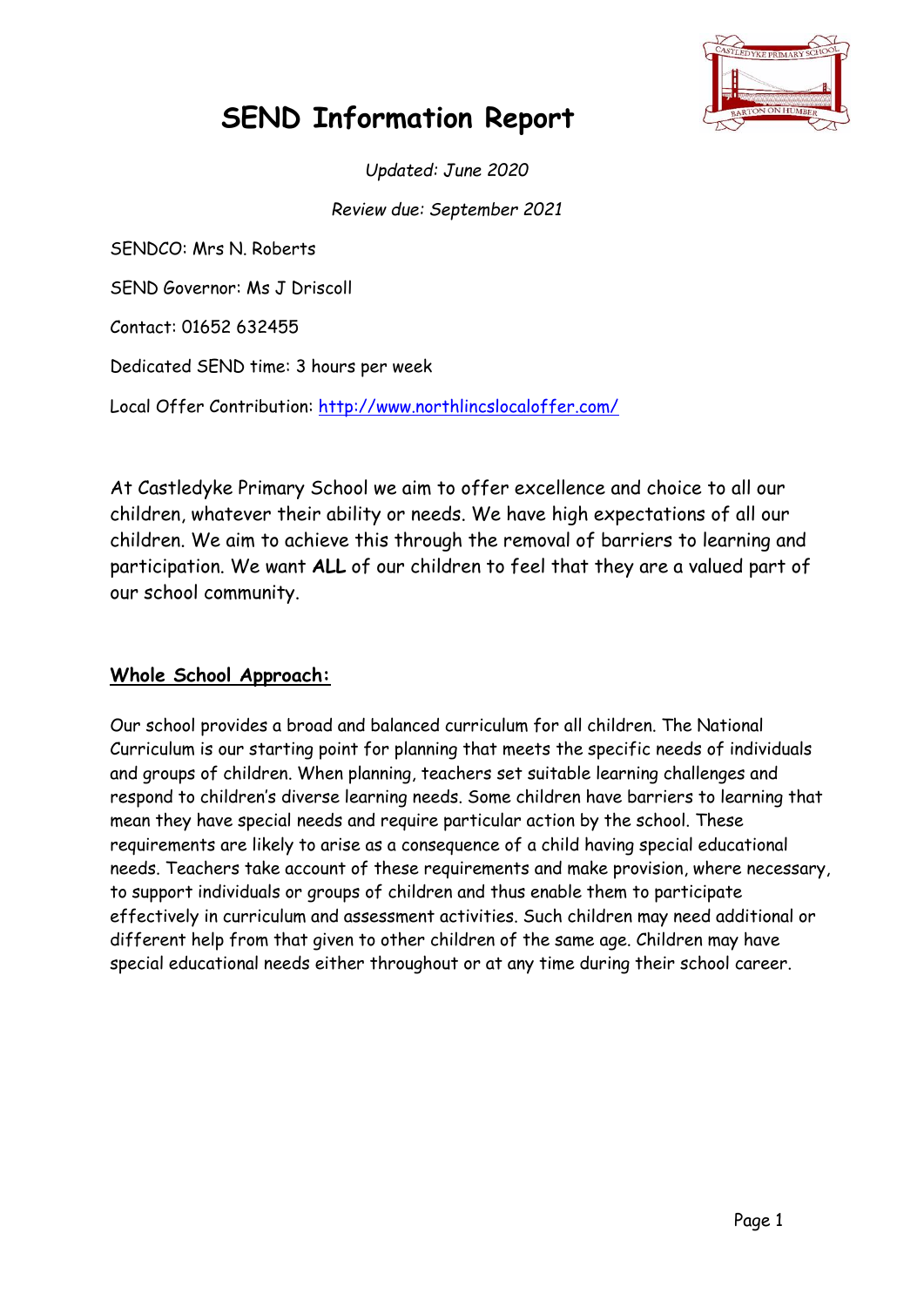Underpinning ALL our provision in school is the **graduated approach** cycle of:



All teachers are responsible for every child in their care, including those with special educational needs. (**Reference:** SEND Policy *Autumn 2019*)

As a school, we recognise the importance of early identification and assessment of children with SEND. We aim to ensure that all children's learning and behaviour difficulties are identified and assessed, and the curriculum is planned to meet their needs.

The responsibility of day to day learning lies with the Class teacher. If a child's progress is limited, and a barrier to learning is preventing the child from making progress, the child's Class teacher will adapt the learning where appropriate and discuss any concerns with the parent/carers. At this point, targets and additional support may be put in place. This will be monitored very closely by the Class teacher in discussion with the child, the child's parents/carers, the TA and also the school's Special Needs Coordinator where necessary. In consultation with the parent/carer, it may be decided that the child needs to be placed on the Special Needs Register and additional support put into place.

| ASSESS:                                                                                                                                                                                                                                                                                                                                                                                                                                                                                  | Initial concerns regarding a child needing extra support will come from<br>the parents/carers and the class teacher. Following these concerns the<br>child's needs will be assessed and closely monitored so that the school<br>can work collaboratively with the child's parents and other professionals<br>to ensure that support is given whenever needed. This will ensure the<br>child reaches their full potential both academically and socially. |  |
|------------------------------------------------------------------------------------------------------------------------------------------------------------------------------------------------------------------------------------------------------------------------------------------------------------------------------------------------------------------------------------------------------------------------------------------------------------------------------------------|----------------------------------------------------------------------------------------------------------------------------------------------------------------------------------------------------------------------------------------------------------------------------------------------------------------------------------------------------------------------------------------------------------------------------------------------------------|--|
|                                                                                                                                                                                                                                                                                                                                                                                                                                                                                          | Class teachers will make assessments on all children and carefully track<br>progress. If any gaps in learning appear, a child faces barriers to their<br>learning or if they are making very little or no progress additional<br>support will be put in place to support this.                                                                                                                                                                           |  |
| As a school, we use toolkits provided by specialist services (e.g. Boxall Profile, ASET<br>checklist) to help both the class teacher and parents support the child's needs. Therefore, we<br>encourage both parents and the class teacher to complete the documentation to establish<br>potential barriers to learning. From here, appropriate strategies are selected which enable<br>the teacher and parents to work together to improve outcomes. This collaboration aids<br>SUCCESS. |                                                                                                                                                                                                                                                                                                                                                                                                                                                          |  |

**SENCO**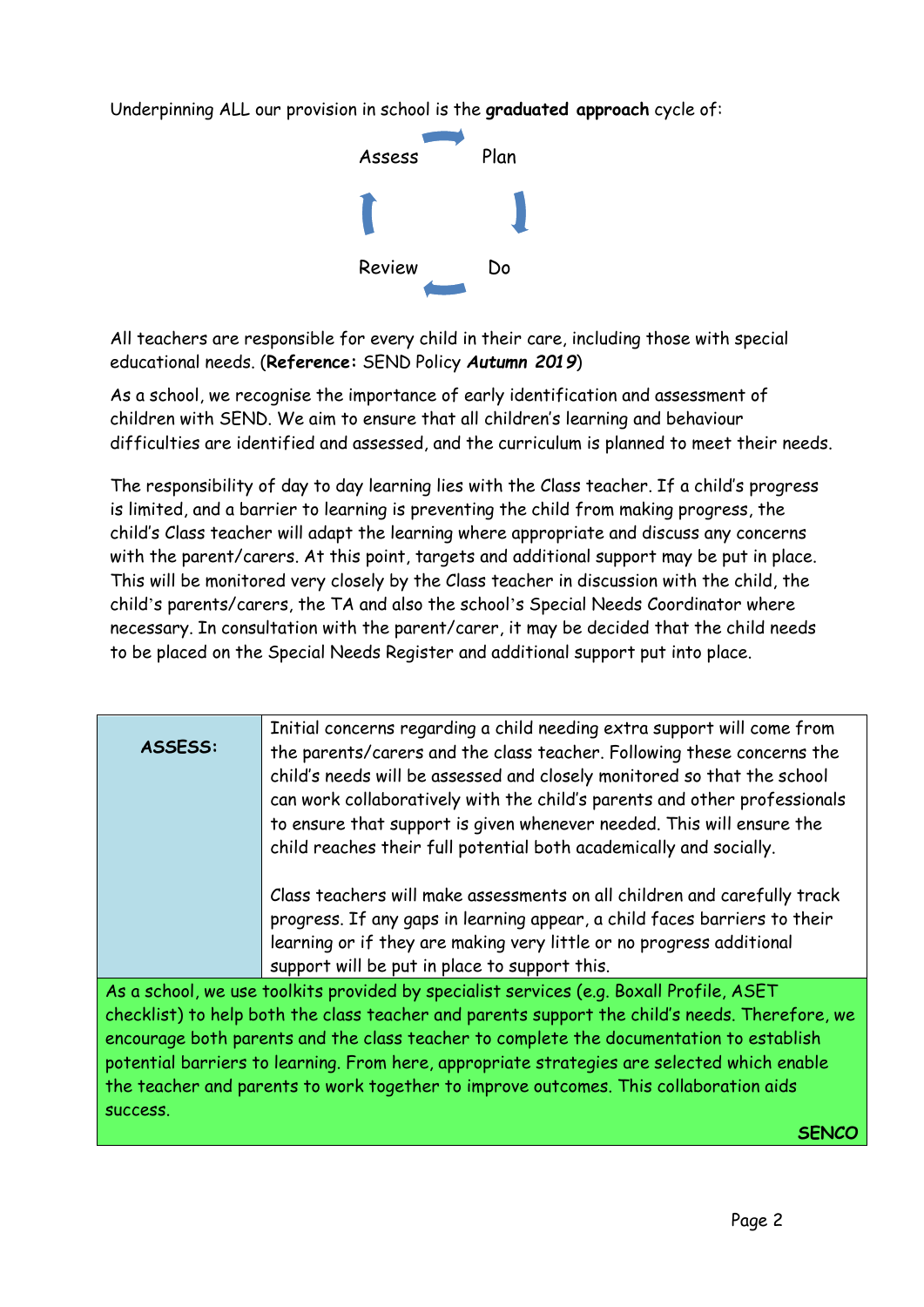|                                                                                              | In partnership with the child, parents and any other professional's         |  |  |  |
|----------------------------------------------------------------------------------------------|-----------------------------------------------------------------------------|--|--|--|
| <b>PLAN:</b>                                                                                 | targets and support will be identified focusing on the outcomes for the     |  |  |  |
|                                                                                              | individual child. This planning process will also identify how the outcomes |  |  |  |
|                                                                                              | are to be achieved.                                                         |  |  |  |
|                                                                                              | The SENCO, the child's class teacher and the parents, will decide on the    |  |  |  |
|                                                                                              | action needed to help with the child to progress in the light of their      |  |  |  |
|                                                                                              | earlier assessment.                                                         |  |  |  |
|                                                                                              | This may include:                                                           |  |  |  |
|                                                                                              | · Different learning materials or special equipment.                        |  |  |  |
|                                                                                              | · Some group or individual support.                                         |  |  |  |
|                                                                                              | . Extra adult time to devise the nature of the planned interventions and    |  |  |  |
|                                                                                              | to monitor their effectiveness.                                             |  |  |  |
|                                                                                              | · Staff development and training to introduce more effective strategies.    |  |  |  |
|                                                                                              | · Access to LA support services for one off or occasional advice on         |  |  |  |
|                                                                                              | strategies or equipment e.g. planning and Review Meetings with              |  |  |  |
|                                                                                              | Educational Psychologist and/or appropriate Support Team member.            |  |  |  |
|                                                                                              |                                                                             |  |  |  |
|                                                                                              | Each SEND pupil's intervention is tracked on a Provision Map, which is      |  |  |  |
|                                                                                              | updated termly and is mirrored by strategies in the classroom.              |  |  |  |
|                                                                                              | Within, the classroom, the child is supported with targeted activities      |  |  |  |
| DO:                                                                                          | which are co-ordinated by the Class teacher and carried out by the          |  |  |  |
|                                                                                              | Teaching Assistants, Early Years Practitioners, other teachers or           |  |  |  |
|                                                                                              | professionals. The outcome of this will be closely monitored. These         |  |  |  |
|                                                                                              | activities will also be delivered over a set period of time, tracked and    |  |  |  |
|                                                                                              | then adapted or altered to ensure the impact is maximised.                  |  |  |  |
|                                                                                              |                                                                             |  |  |  |
| The interventions and additional support is delivered by both the class Teacher and Teaching |                                                                             |  |  |  |
| Assistant. It is important that we all work with individual children.                        |                                                                             |  |  |  |
| <b>SENCO</b>                                                                                 |                                                                             |  |  |  |
|                                                                                              | All outcomes will be reviewed at twice yearly. The time scale will          |  |  |  |
| <b>REVIEW:</b>                                                                               | depend on the individual child and may involve more frequent reviews.       |  |  |  |
|                                                                                              | This ensures that the additional support remains focussed and specific      |  |  |  |
|                                                                                              | to address the identified barrier to learning. This is completed by the     |  |  |  |
|                                                                                              | Class teacher and the SEND Co-ordinator in discussion with the child        |  |  |  |
|                                                                                              | and their parents/carers and is then used to feed into the next cycle       |  |  |  |
|                                                                                              | of support.                                                                 |  |  |  |
|                                                                                              |                                                                             |  |  |  |
|                                                                                              |                                                                             |  |  |  |
|                                                                                              |                                                                             |  |  |  |

Having consulted with children, young people and their parents, all our additional provision (internal or external) is based on an agreed outcomes approach.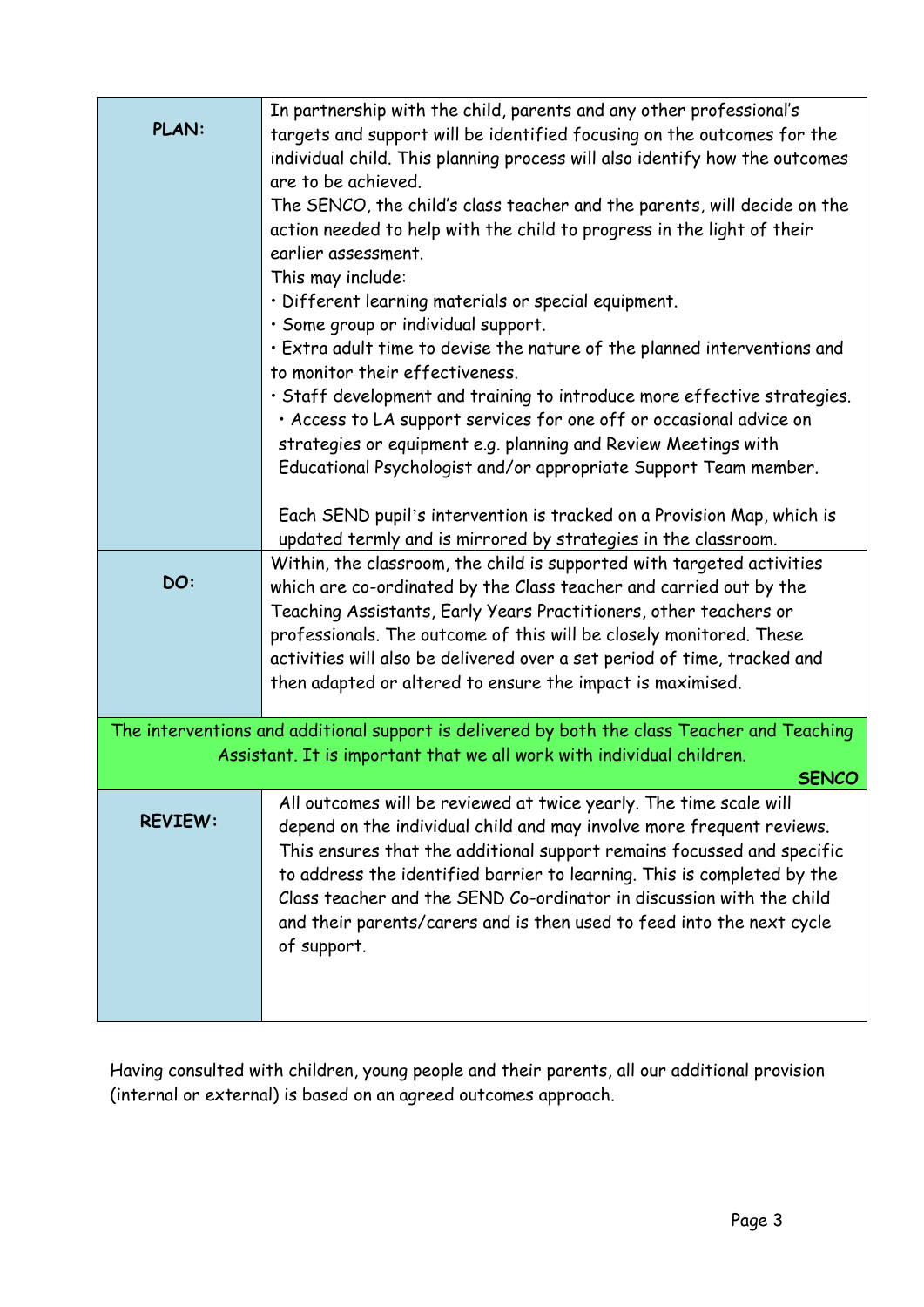## **SEN Needs:**

*The SEND Code of Practice 2014 defines a child as having a special educational need if they have "a significantly greater difficulty in learning than the majority of others of the same age" or, "has a disability which prevents or hinders him or her from making use of facilities of a kind generally provided for others of the same age in mainstream school."*

Children and young people's SEN are generally thought of in the following four broad areas of need and support:

## **1. Communication and interaction**

We have established a strong professional relationship with the Speech and Language Therapy team. Through partnership working this enables us to ensure all children are receiving the best support through individual therapy, additional classroom support and also learn in communication friendly spaces. Classroom practice in across the school has a heavy focus on developing language and also social communication. We have previously been awarded with a Communication and Interaction Charter Mark and although this award is no longer being issued we have maintained the good practice required for this, all classrooms are child friendly and visual timetables now all go vertically to ensure all children can follow them.

## **2. Cognition and learning**

All activities are planned and tailored to suit the needs of the individual ensuring that we are moving their learning forwards in small achievable steps whilst providing challenge and maintaining high expectations. Children recognised as having SEND are provided with additional in class support, when necessary, ensuring they reach their full potential whilst maintaining their independence. This may be provided through resources, a personalised curriculum, and additional support from the class teacher and Teaching Assistant or Early Years Practitioner. We ensure that the vast majority of this takes place within the child's usual classroom environment. This means that they are learning alongside their peers, can use classroom resources to support them and then the children find it easier to transfer these newly developed skills into other areas of the curriculum as they are not being developed in isolation of the classroom. We also provide guidance to parents in ways that they can help at home.

## **3. Social, emotional and mental health**

The social wellbeing of ALL of our children and their families is extremely important to us. This year we have expanded our inclusion team to ensure that both families and their children are supported in the most effective way. We provide children with lunchtime and after school activities and also space to talk when needed. Our children come first. We always make appropriate and reasonable adjustments to support all children.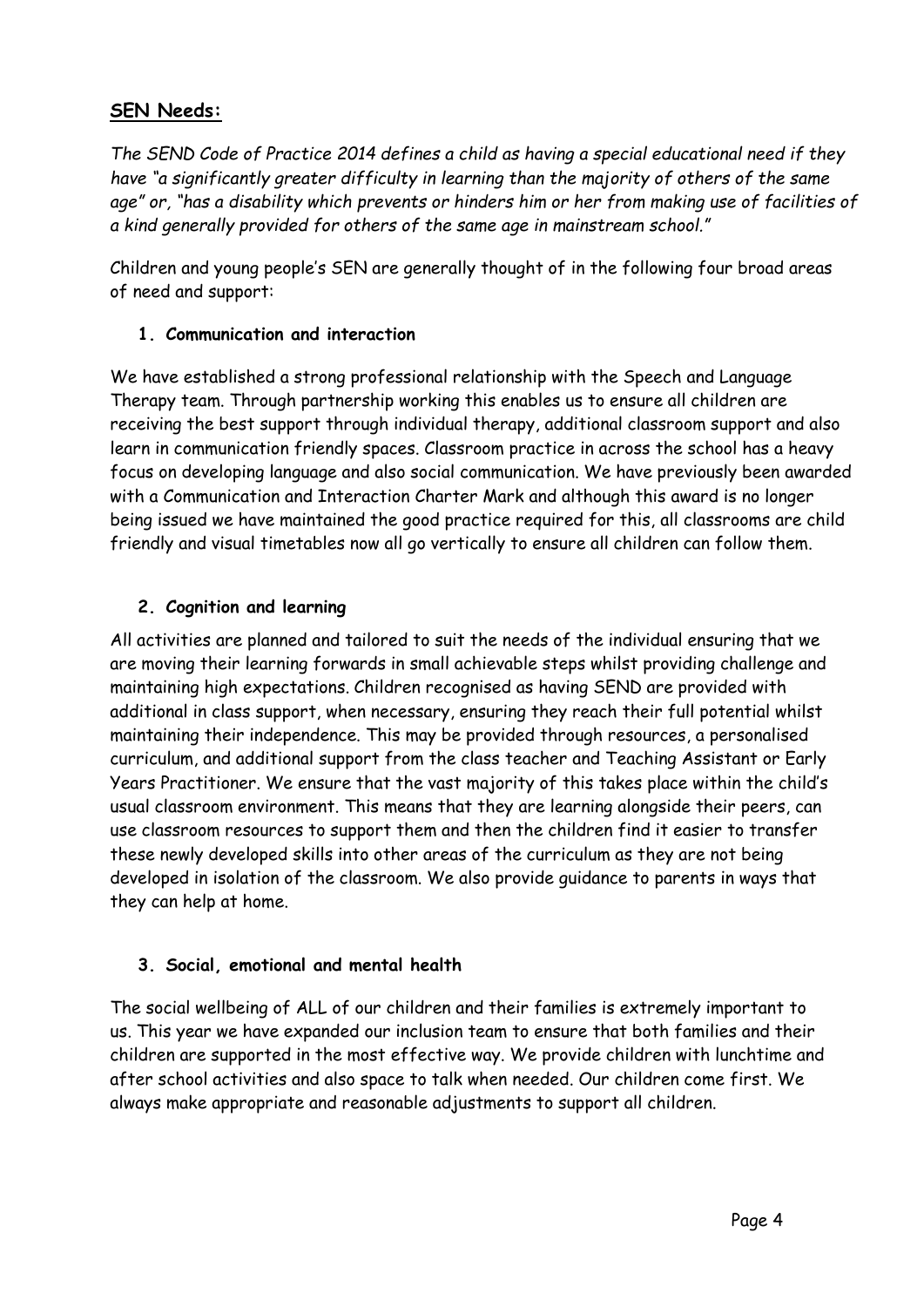## **4. Sensory and/or physical needs**

We aim to ensure that all children can access the school environment fully and we strive for the inclusion of all within the capabilities of our school building.

Provision or action that is additional to or different from that available to all will be recorded in an Individual Education Plan (IEP) and/or Individual Behaviour Plan (IBP). This will be produced collaboratively between the class teacher, SENDCO, the pupil, parents and carers. It may also involve consultation and advice from external agencies. The support plan will be reviewed and amended as necessary. (**Reference:** SEND Policy *Autumn 2019*)

As of *June 2020*, we have **45** pupils (**16.4%** of the school population) on the SEND register, **26** boys and **19** girls.

4 children have an Education, Health and Care Plan

41 children receive support for their Special Educational Need

We have internal processes for monitoring quality of provision and assessment of need. These include:

- Guidance from the SENCO on identifying children with SEND through a rigorous Graduated Approach that includes an 'Initial Concern' cycle so that children can be monitored closely to assess their needs before a decision is made about whether they have a specific barrier to learning or a special educational need.
- Lesson observations to ensure high quality teaching for all
- Regular review of individual learning plans
- Pupil progress meetings to discuss all children
- Termly reviews of EHCP in school, and an official annual review
- Access to an extensive range of assessment tools including British Picture Vocabulary Scale (BPVS), GL Assessment Dyslexia Screener, Autism Spectrum Education team Toolkit, Speech and Language Therapy Toolkit and Behaviour Toolkit.
- Close monitoring of interventions through provision mapping for all children that receive additional support in each class with vulnerable groups highlighted.
- Individual tracking documents for each intervention that clearly show the children's starting points, targets and the small steps progress that they are making.
- Additional assessment points and systems for Maths and Literacy
- Analysis of data against national data sets through Target Tracker and use of the Fisher Family Trust data analysis tool.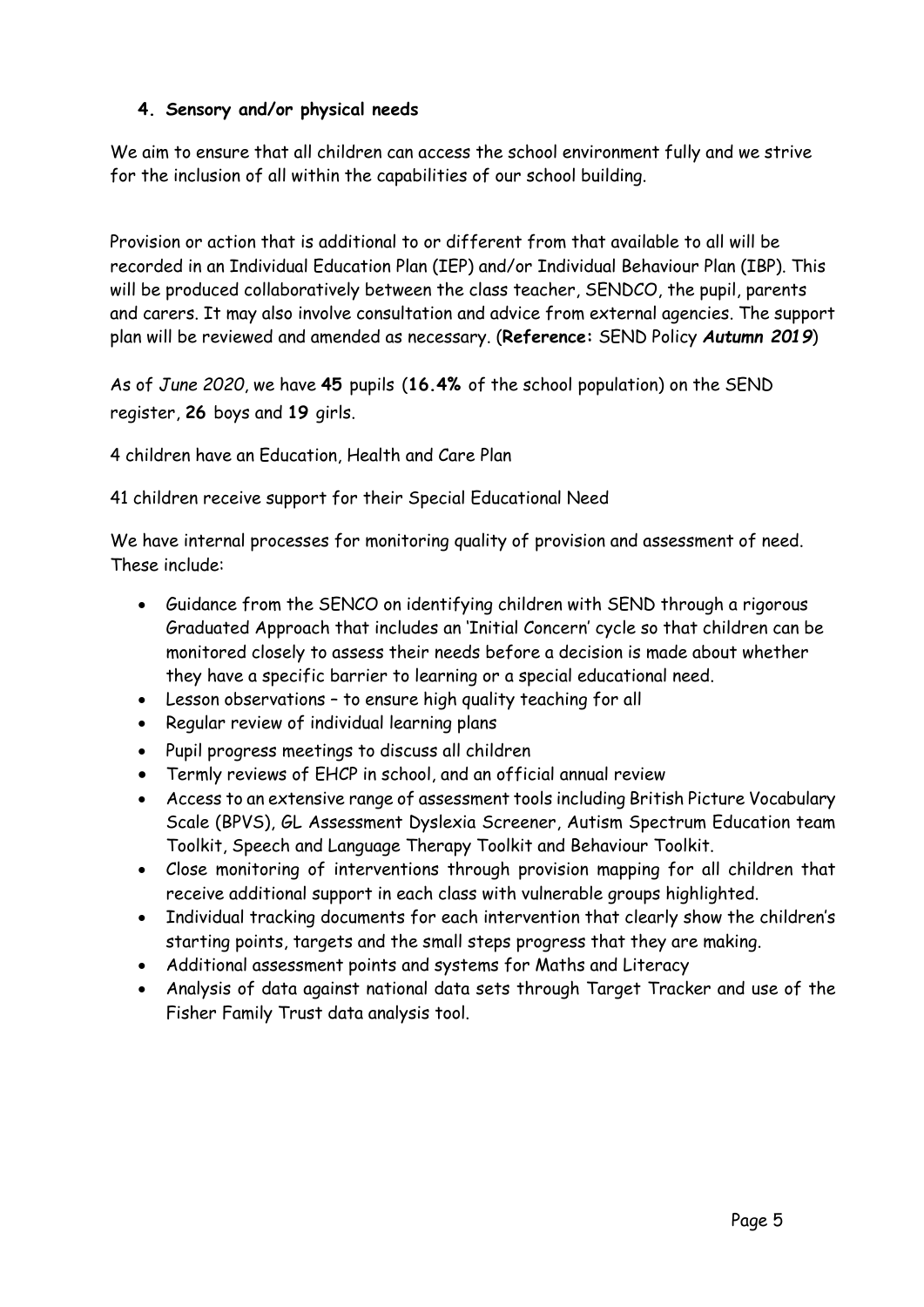## **Consulting with children, young people and their parents**

Involving parents and learners in the dialogue is central to our approach and we do this through:

| Action/Event      | Who's involved         | Frequency                                      |
|-------------------|------------------------|------------------------------------------------|
| Parent-teacher    | Parent and Teacher     | Twice yearly                                   |
| interviews        |                        | These provide opportunities to discuss         |
|                   |                        | progress and difficulties. For children with   |
|                   |                        | SEND these meetings may take longer than       |
|                   |                        | for other children and time is allocated for   |
|                   |                        | this.                                          |
| Reports           | Annual                 | Annual report                                  |
|                   |                        |                                                |
| Education, Health | Parent, Teacher,       | We believe that all reviews are extremely      |
| and Care plan     | SENCO (additional      | important for the child, their family and also |
|                   | agencies if necessary) | teacher and ensure that these are child        |
|                   |                        | centred and celebrate achievements as well as  |
|                   |                        | discussing next steps and future outcomes.     |
|                   |                        | The child's voice and own opinions are very    |
|                   |                        | important to us. Their views are collected     |
|                   |                        | through discussions, questionnaires and when a |
|                   |                        | child cannot communicate this with us via      |
|                   |                        | observations and recording their individual    |
|                   |                        | learning preferences.                          |

# **Staff development**

We are committed to developing the ongoing expertise of all our staff.

The designated Special Needs Coordinator for our school is Mrs N. Roberts.

She has a Postgraduate Certificate in Special Educational Needs and was awarded by Bath Spa University in June 2020.

This year the following training has been completed:

• All teaching staff have had regular updates on child protection training, provided by the Head teacher.

• Both members of the office staff have fully updated their First Aid at work qualifications. •One member of staff is trained in administering insulin daily and checking bllod sugars.

• The SENCO has attended all termly network meetings and fed back relevant information into our everyday practice.

• All staff have had team teach training.

• The on-site counsellor is now our School Champion and has accessed mental health and CAMHS training, updating staff as necessary.

Further staff training will be planned in accordance to need and availability for next year.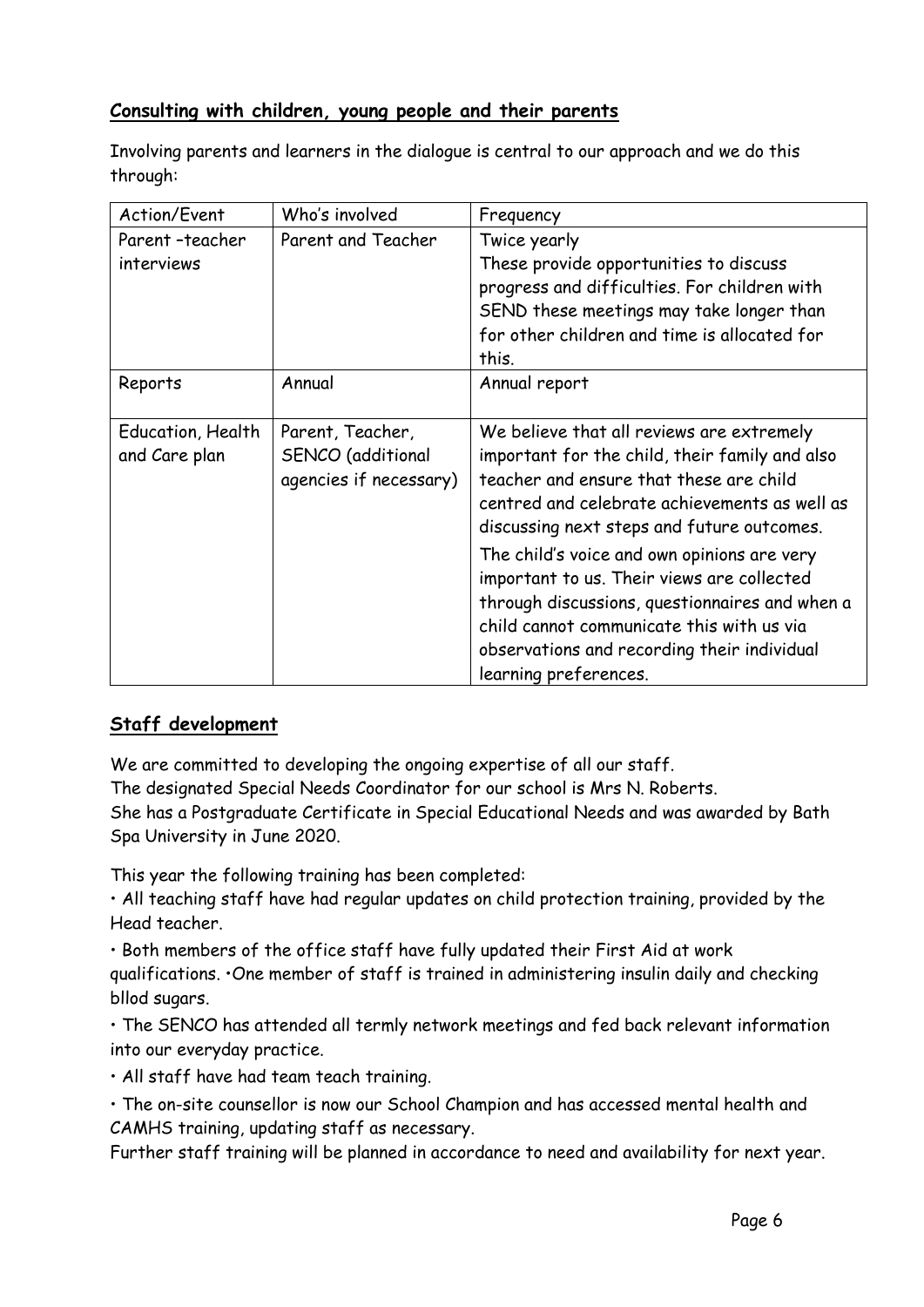# **Staff deployment**

A considerable amount of thought, planning and preparation goes into utilising our support staff to ensure that our children achieve the best outcomes, gain independence and are prepared for adulthood from the earliest possible age. We believe that all support staff are a vital tool in supporting both the class teacher and all children within the class. It is crucial that good relationships are formed between individual children and all staff so that they feel secure and valued. The class teacher has the overall responsibility for providing targeted and affective support to children requiring extra help. These additional activities are provided by both the class teacher and support staff. This support now takes place in the classroom, throughout the school day, working in small groups and on a one-to-one basis when necessary, whilst supporting the children to continue to develop both their social skills and independence. All of this information is discussed with the child's parents and will take into account the needs and interests of the child.

Within our school we have a range of skills and strengths across the staff team. In order to fully support all children we work closely with a range of professionals from external agencies. These include:

- Educational psychologists
- Speech and language therapists (SALT)
- Education preparation unit
- Autism Spectrum Education Team (ASET)
- Primary Behaviour Support
- Child & Adolescent Mental Health Service (CAMHs)
- Educational Welfare Officers (EWO)
- Physical Disability Team
- Occupational Therapy
- Physiotherapy
- School Nurse and Learning Disability Nurse
- St. Luke's Outreach Support
- SEN and Disability Information and Support Service (SENDIASS)

## **Finance**

Our notional SEN Budget this year was £90,159 and the expenditure breakdown of that income is as follows:

A full list of our external partners who we work with can be found in our contribution to the Local Offer. Extending our school approach, we commission using an outcomes-based approach. This enables us to hold our partners and ourselves to account.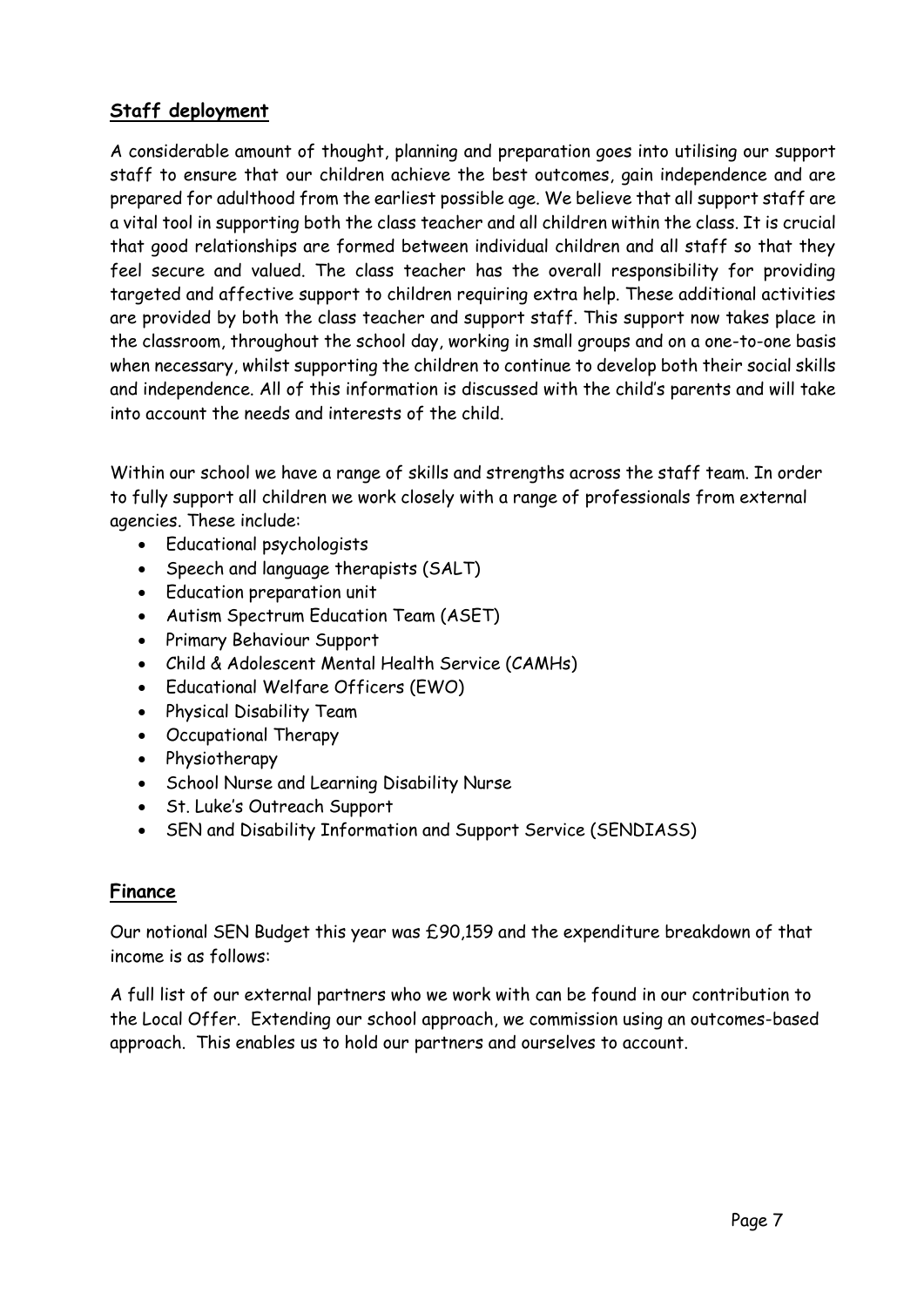## **School Partnerships and Transitions**

Our academic assessment for children and young people with special educational needs is moderated through our cluster of schools and neighbouring partners.

## **Complaints**

Our complaints procedure is clearly detailed in our Complaints Policy available under the Policies Tab of our school website: [http://fluencycontent2-schoolwebsite.netdna](http://fluencycontent2-schoolwebsite.netdna-ssl.com/FileCluster/CastledykeSchool/MainFolder/Policies/Policies-Page/Complaintsdocx.pdf)[ssl.com/FileCluster/CastledykeSchool/MainFolder/Policies/Policies-](http://fluencycontent2-schoolwebsite.netdna-ssl.com/FileCluster/CastledykeSchool/MainFolder/Policies/Policies-Page/Complaintsdocx.pdf)[Page/Complaintsdocx.pdf](http://fluencycontent2-schoolwebsite.netdna-ssl.com/FileCluster/CastledykeSchool/MainFolder/Policies/Policies-Page/Complaintsdocx.pdf)

This year, we have had no complaints.

## **Challenges this year**

Challenges for our school have included:

- 1. High levels of extreme behaviour which has demanded a huge amount of resources.
- 2. Changes in staffing due to illness and unforeseen circumstances.
- 3. Covid-19 pandemic.
- 4. Increase in Social and Emotional difficulties.

## **Further development**

Our strategic plans for developing and enhancing SEN provision in our school next year include:

- 1. Planning provision with reduced staffing.
- 2. Change of SENDCO and gaining qualifications.
- 3. Developing Social, Emotional and Mental Health provision.
- 4. Training of dyslexia screening.
- 5. Establishing systematic paperwork procedures for the whole school.
- 6. Ensuring staff accountability for SEND pupils.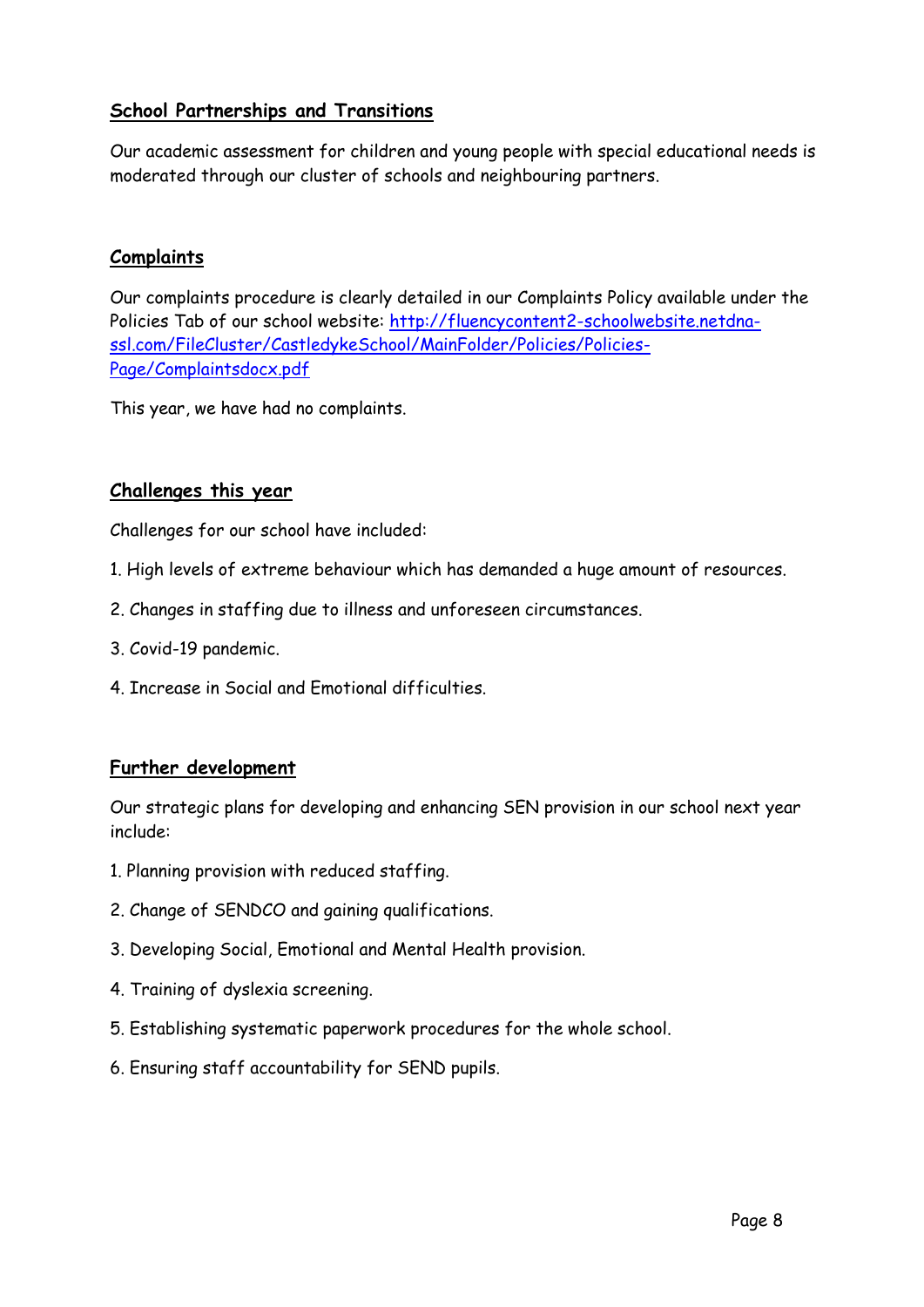**Relevant school policies underpinning this SEND Information Report include:**

- SEND policy
- Behaviour policy
- Medical needs audit/policy
- Anti-bulling policy
- Equal Opportunities policy
- Teaching and Learning policy

**Legislative Acts taken into account when compiling this report include:**

- Children & Families Act 2014
- Equality Act 2010
- Mental Capacity Act 2005

#### **Date presented to/approved by Governing Body:**

#### **Special arrangements in relation to COVID-19.**

Following the closure of schools from the 23<sup>rd</sup> March 2020 Government guidelines stated:

*Vulnerable children include those who have a social worker and those children and young people up to the age of 25 with education, health and care (EHC) plans.*

*Those with an EHC plan should be risk-assessed by their school in consultation with the local authority (LA) and parents, to decide whether they need to continue to be offered a school or college place in order to meet their needs, or whether they can safely have their needs met at home. This could include, if necessary, carers, therapists or clinicians visiting the home to provide any essential services. Many children and young people with EHC plans can safely remain at home.*

In order to ensure that our pupils with EHC plans are supported we have consulted families with regards to whether or not their child needs to attend school. We have ensured that the expectations for work being done at home are understood and that pupils can access the work being set by school staff. As a school we are undertaking weekly check-ins to ensure that pupils' outcomes are kept at the forefront and that their emotional needs are being met. Work set by class teachers